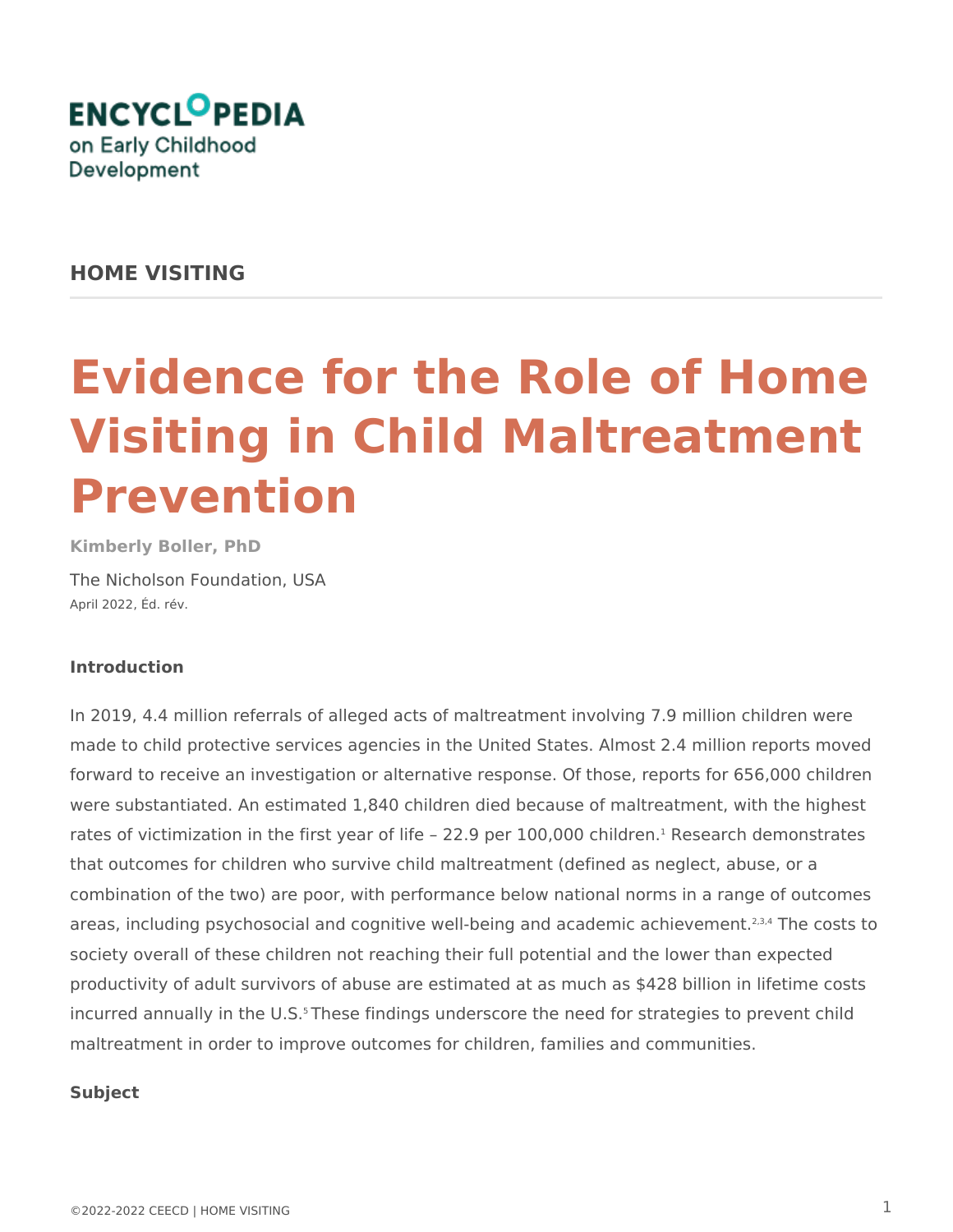Prenatal, infant and early childhood home visiting is one strategy adopted by many countries to prevent child maltreatment. Home visiting involves a trained home visitor working with parents in the family home to enhance the parent-child relationship, reduce risks of harm in the home, and provide a supportive environment. Most home visiting programs are voluntary, and government and communities encourage participation by families living in situations associated with risk for maltreatment (for example, those experiencing intergenerational trauma caused by racism and ongoing economic disenfranchisement). Over the past 50 years, more than 250 home visiting models have been developed by researchers and service providers, ranging widely in their approach to staffing, curriculum, length of service delivery, and demonstrated effectiveness in reducing rates of child maltreatment.<sup>6,7</sup> This chapter provides an overview of the evidence about the effectiveness of home visiting in preventing child maltreatment, identifies research gaps and discusses implications for key stakeholders.

# **Problems**

It is challenging for states and communities to decide how to select home visiting models that are appropriate for families and effective in preventing child maltreatment. Public officials and decision makers need information to help them select from the different home visiting models. In many instances, the quality of the research is not sufficient to draw conclusions about the effects of a given model on child maltreatment.<sup>7,8</sup>

One measurement challenge is that states have different reporting and investigation requirements that hinder comparisons of rates of child maltreatment. In general, the rates of substantiated child abuse and neglect and emergency room visits for injuries and ingestions are relatively low, which means that much of the research includes measures of risk for child maltreatment, such as harsh parenting (use of corporal discipline techniques), maternal depression, substance abuse and domestic violence, and protective factors such as a positive home environment and a high-quality parent-child relationship. Assessing these risk factors using administrative and observational data collection techniques can be costly, and, although less costly, parent reports may not be as reliable.

# **Research Context**

Research on child maltreatment has increased over the past 25 years and influential metaanalyses and reviews of the literature on the effectiveness of home visiting programs to prevent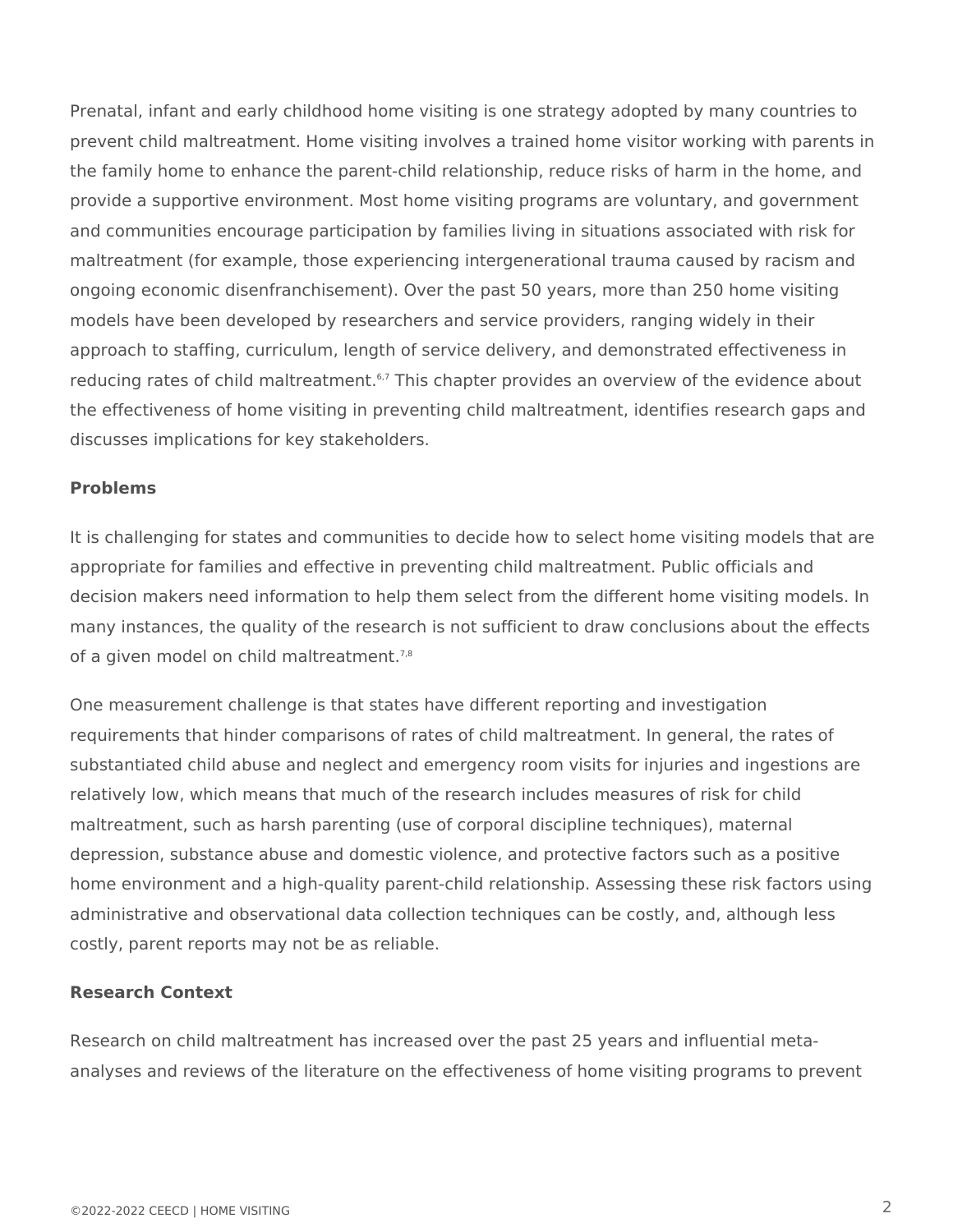child maltreatment and inform national and local policy.<sup>9,10,11</sup> However, until 2009 there was not a wide-ranging systematic review of the evidence on home visiting. The U.S. Department of Health and Human Services (HHS) filled this gap by providing a systematic review of the early childhood home visiting research with particular attention to its applicability to the prevention of child maltreatment. The intent of the annual reviews (the Home Visiting Evidence of Effectiveness or HomVEE), was to assess the literature using pre-specified and periodically updated methodologies to identify and assess its quality.<sup>12</sup> HHS used results of the review to identify which home visiting program models met requirements for evidence of effectiveness to guide state selection of models as part of a \$1.5 billion federal initiative designed to increase the number of families and children served through evidence-based home visiting. The initiative, the Maternal, Infant and Early Childhood Home Visiting Program (MIECHV) is targeted at improving child and family outcomes, including decreasing rates of child maltreatment and improving parenting practices that may decrease risk for maltreatment.

By July 2012, nine national models met HHS evidence review requirements. As of November 2021, nineteen of fifty models reviewed met the HHS requirements and were eligible for state use as an "evidence-based model."<sup>7</sup> As summarized below for the 19 models that met HHS criteria and have full reviews available, not all demonstrated evidence of effectiveness in reducing child maltreatment and improving parenting practices.<sup>7</sup> In addition, a 12-state, legislatively mandated longitudinal impact and implementation evaluation of the MIECHV program (the Maternal and Infant Home Visiting Program Evaluation; MIHOPE), found few statistically significant impacts on child maltreatment and parenting practices among four of the most widely implemented models in the United States (Early Head Start-Home-based Option, Healthy Families America, Nurse-Family Partnership, and Parents as Teachers).<sup>13</sup>

# **Key Research Questions**

This review is designed to address two research questions using findings from both the 2021 HomVEE systematic review and MIHOPE:

- 1. What is the evidence of effectiveness of home visiting to reduce rates of child maltreatment?
- 2. What is the evidence of effectiveness of home visiting to increase positive parenting practices associated with reductions in the risk of child maltreatment?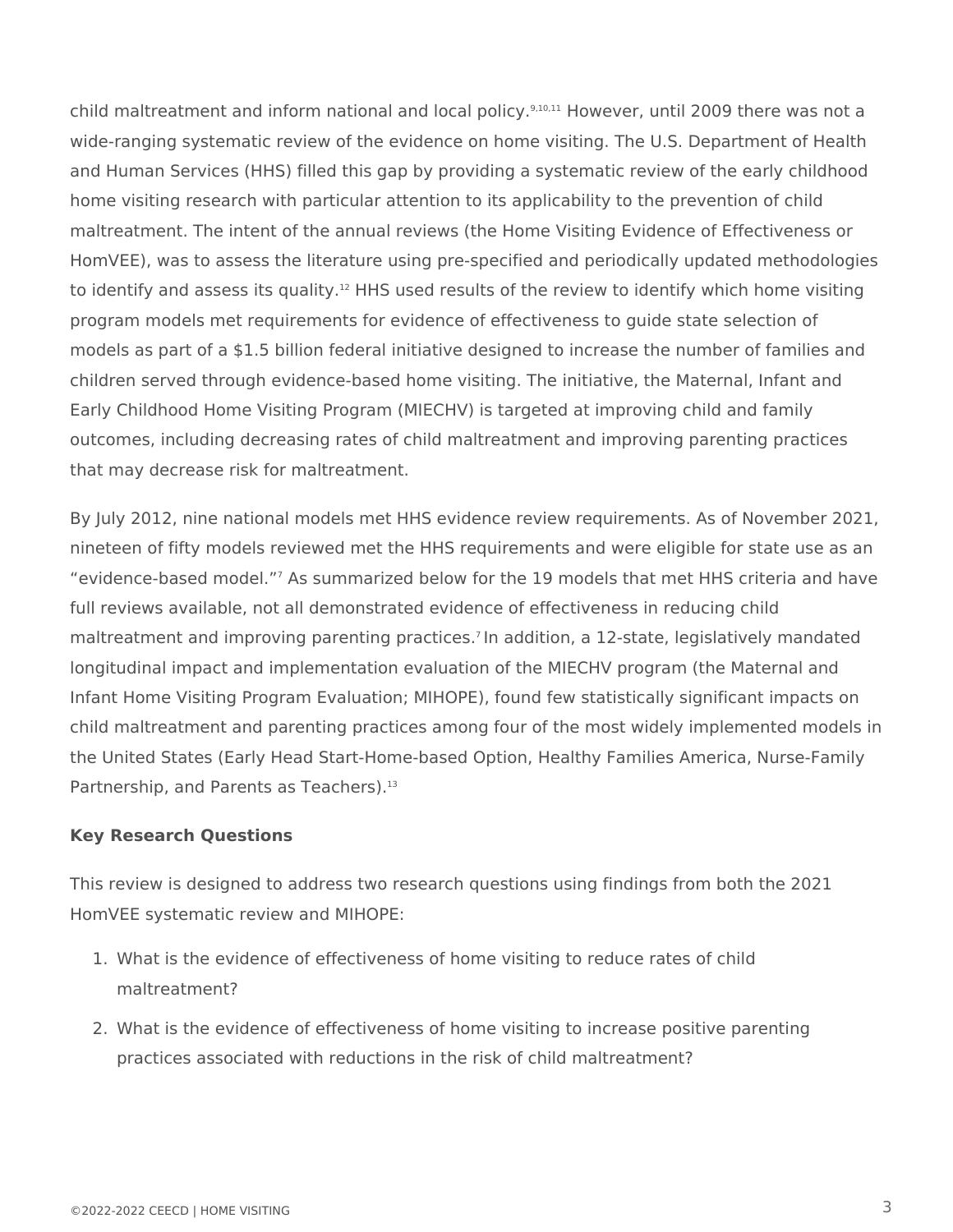#### **Recent Research Results**

### *What is the evidence of effectiveness of home visiting to reduce child maltreatment?*

The 2021 HomVEE systematic review of evidence found that of the eleven models with high or moderate quality studies that met the HHS review criteria, only five had favorable impacts on reducing child maltreatment (Early Start New Zealand, Healthy Access Nurturing Development Services Program [HANDS], Healthy Families America [HFA], Nurse-Family Partnership [NFP], and SafeCare Augmented).<sup>14</sup> Overall, only a few studies included measures of substantiated reports of child abuse and neglect or emergency room or doctor visits for injuries or ingestions. These included studies of Early Start New Zealand, HANDS, HFA, and NFP that found favorable impacts in some, but not all, of these outcomes primarily collected from child protection service or medical records. Studies of NFP tended to include these measures and found some significant favorable impacts on substantiated reports hospitalizations, emergency department visits for accidents or poisoning, and number of injuries or ingestions, but the impacts were not consistent within and across different longitudinal follow-up periods. For example, one article on an NFP 15-year followup study reported favorable impacts on the incidence of substantiated reports of abuse and neglect<sup>15</sup> but another reported no impacts on the percentage of substantiated abuse and the percentage of substantiated neglect.<sup>16</sup> Across a number of HFA studies there was no evidence of near-term effects on substantiated reports, but there was one study from Oregon that found a favorable impact on substantiated physical or sexual abuse reports after two years.<sup>17</sup> One study of Early Start New Zealand and a few studies of NFP showed positive effects on emergency room or doctor visits for injuries or ingestions.<sup>18,19,20</sup>

Studies of HFA showed mixed but mostly no impacts on a parent-reported measure of a range of abusive parenting behaviors over follow-up periods ranging from one to seven years in four different jurisdictions. Some studies showed positive impacts of HFA on parent self-reports of reductions in the frequency of neglect, harsh parenting in the past week, and other types of punishment and abuse.<sup>21,22,23,24</sup> Studies of Early Start New Zealand and SafeCare Augmented found impacts on the same parent report measure in the areas of severe or very severe physical assault and nonviolent discipline, respectively.<sup>18,25</sup>

MIHOPE's findings on maltreatment are consistent with the overall pattern of the evaluation's findings of few small impacts and little variation across models and family characteristics. Among the 12 primary outcome measures assessed when the children were 15 months old, only four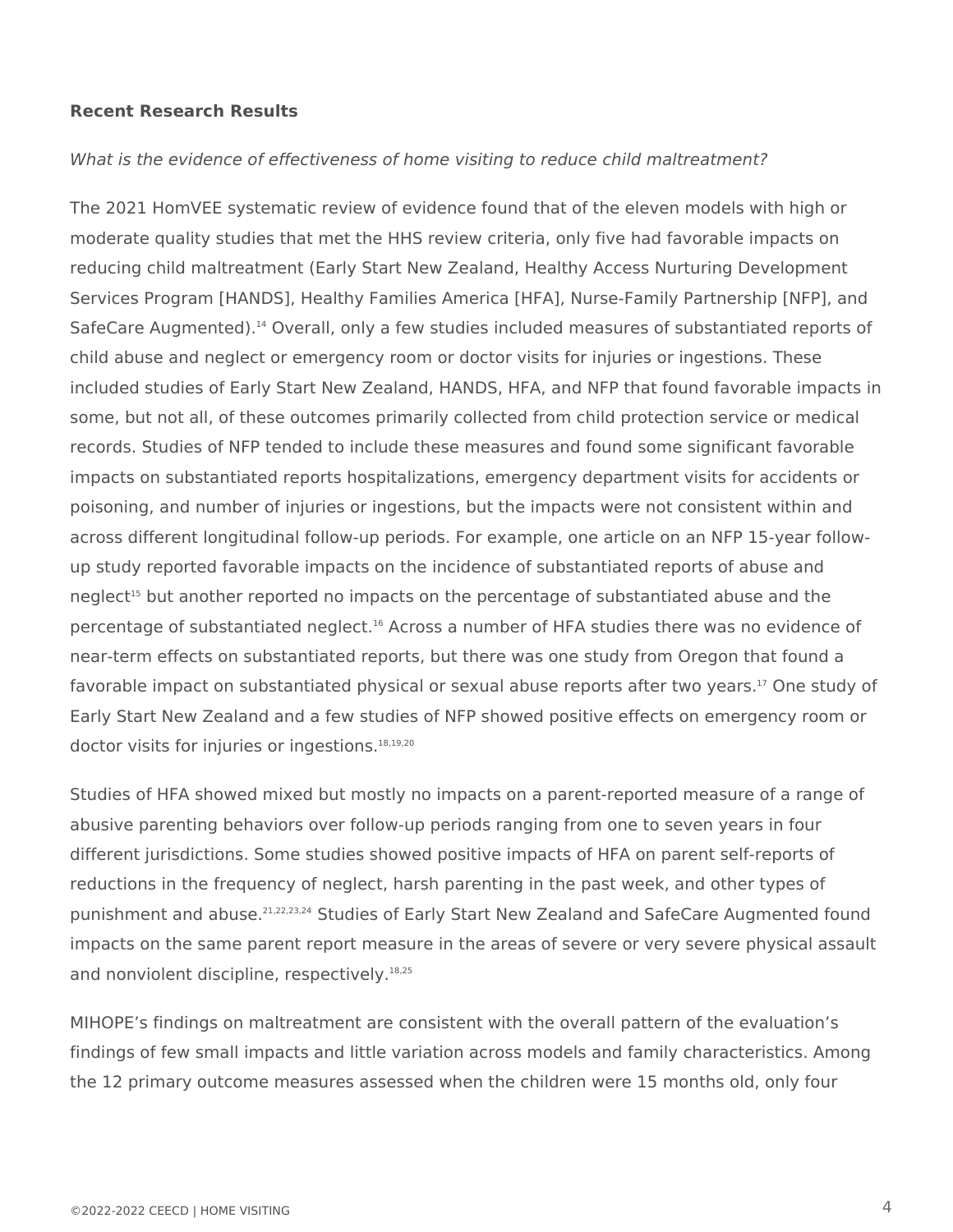were statistically significant. Two of the four were frequency of psychological aggression toward the child and the number of emergency department visits paid for by Medicaid. However, after controlling for the large number of statistical tests, none of the observed impacts were found to be significant.<sup>13</sup>

# *What is the evidence of effectiveness of home visiting to increase protective factors associated with reductions in the risk of child maltreatment?*

Thirteen of the nineteen models meeting the HHS evidence criteria and eligible for implementation as "evidence-based" have studies that report positive impacts on improving protective factors such as parenting practices and quality of parent-child interaction, and the safety and stimulation provided in the home environment.<sup>26</sup> Four of the thirteen with positive impacts (Family Check-Up for Children, HFA, PAT, and Play and Learn Strategies Infant) also have at least one unfavorable or ambiguous impact.

MIHOPE's findings on increasing protective factors include one positive impact on the quality of the home environment when the children were 15 months old. However, after controlling for the large number of statistical tests, none of the observed impacts were found to be significant. $13$ 

# **Research Gaps**

Although there are studies of home visiting that report effects of child maltreatment on child and family outcomes, relatively few of them use rigorous methods and measures that support drawing causal inferences about effectiveness. In fact, many studies of home visiting models that focus primarily on childhood education do not include measures of child abuse and neglect, rather they focus on risk and protective factors. Challenges to including measures of child maltreatment involve the complexity of obtaining consent from families and access to state child welfare records, the need for both short- and long-term follow-up to assess program impact, and concerns about the reliability and validity of parent or staff reports. Given the evidence that different types of home visiting may reduce maltreatment and increase protective factors, studies of home visiting should include measures of both.

Much rigorous research has been conducted with relatively small sample sizes that do not allow for assessment of the impact of home visiting on child maltreatment for important race/ethnic, linguistic and poverty subgroups. For example, a 2011 evidence review of home visiting program models targeted to American Indian and Alaska Native children and families found that of the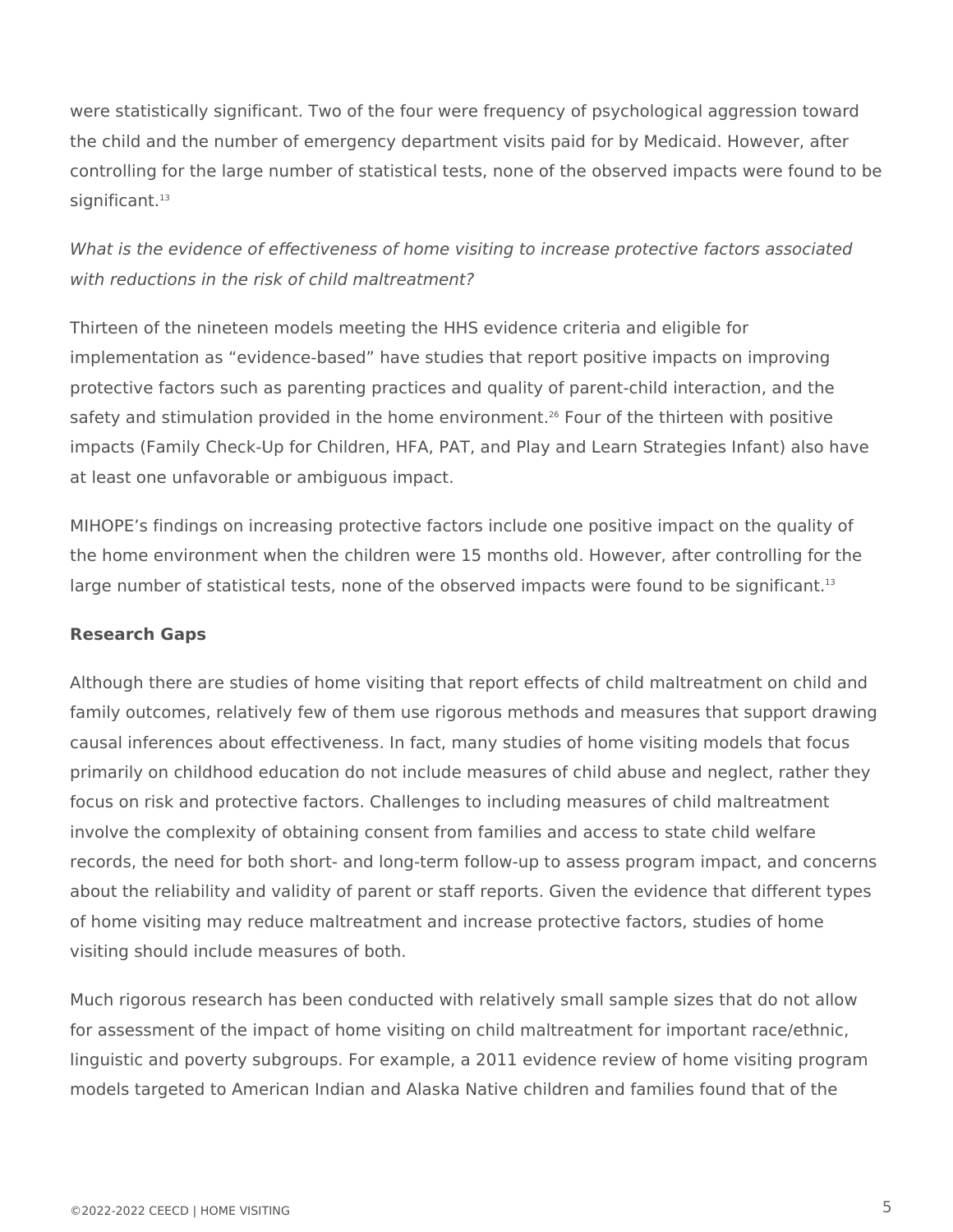three studies that demonstrated high levels of evidence of effectiveness, none reported outcomes separately for these children.<sup>27</sup> Since then, a few additional studies have been contributed to the evidence needed to guide Tribal home visiting programs and policy.<sup>28,29</sup>

The rapid shift to providing virtual services in 2020 as a result of COVID-19 precautions has the potential to revolutionize home visiting. However, there is scant evidence to guide policy and programmatic decisions about alternative modes of service delivery ranging from all virtual to hybrid versions of in-home and virtual visits. PAT is one model that has some information available about implementation of virtual visits from a feasibility study with 84 parents and children. The study found an increase in parent engagement compared to previous program data, but the research design did not support include a study of effectiveness.<sup>30</sup> Essentially, decision makers in 2022 and beyond are proceeding with delivering services using "evidence-based" models in modes that do not have any evidence of effectiveness. As research proceeds, policy makers, program managers, and families have an opportunity to revisit home visiting's fundamental assumptions about how services that support parents can best meet the needs of communities and be informed by evidence.

#### **Conclusions**

Studies of home visiting's effectiveness as an intervention designed to prevent child maltreatment demonstrate some promise, but compared to the number of studies conducted that measure child maltreatment, risk for maltreatment, or protective factors, there are far more findings of no effects than reductions in maltreatment and improvements in child and family well-being. Research also demonstrates some variation in evidence of effectiveness across home visiting models, which means that the decision about which model to implement is important. State and local policymakers and funders can use evidence of effectiveness to help make decisions about which model(s) to implement depending on community needs, but in light of COVID-19 and the racial reckoning that swelled in 2020, a number of issues need to be addressed, including the lack of access to virtual services for many most affected by the digital divide.

Overall, the research on home visiting to prevent child maltreatment could be improved with use of rigorous methods, appropriate measures, longer follow-up periods, inclusion of and reporting on important subgroups, and incorporation of family and community participation in identifying outcomes of relevance to guide local decision making. New studies of modifications to the existing "evidence-based" models and those focused on providing virtual or hybrid services should be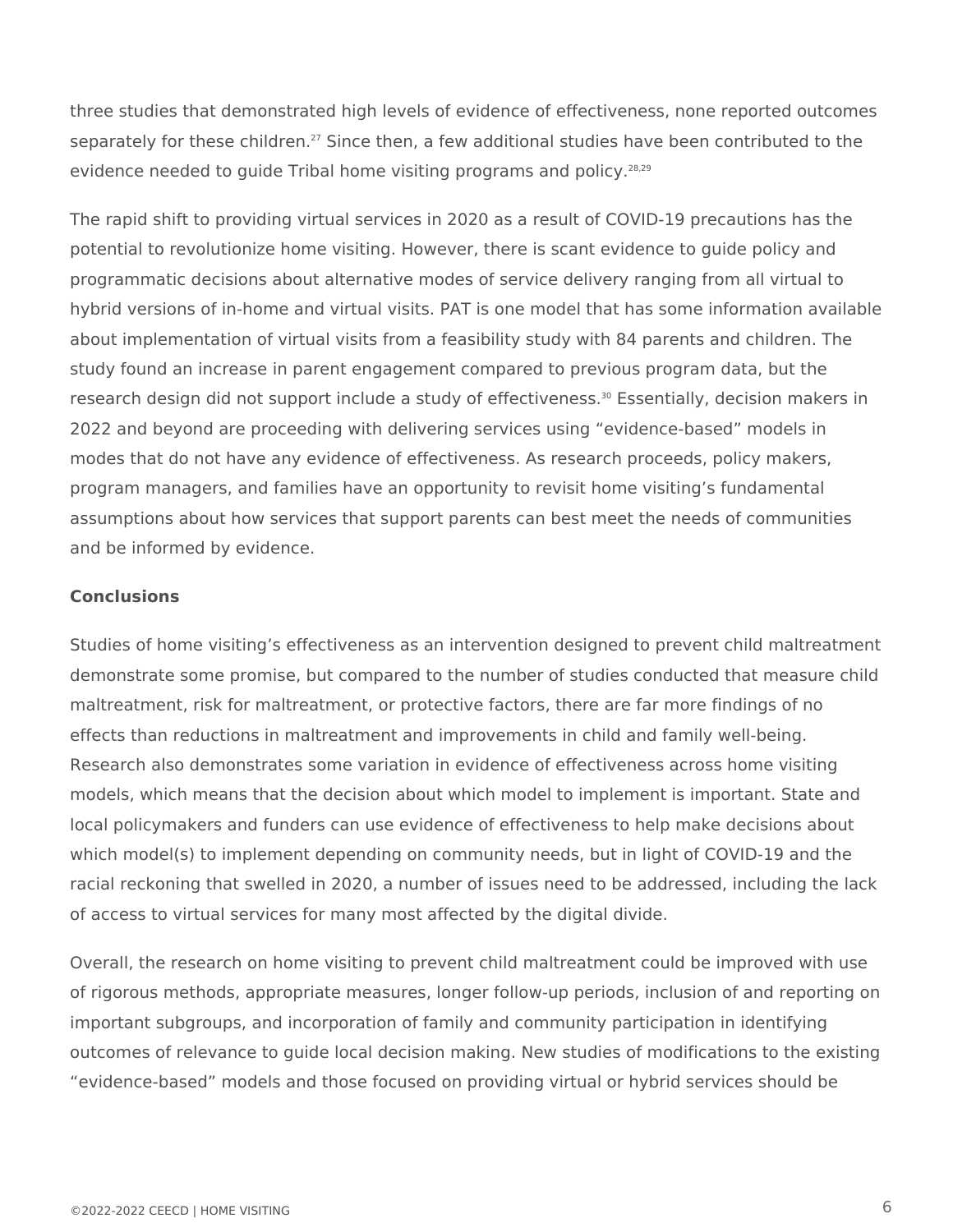funded to take advantage of the natural experiments that have happened in response to COVID-19. They should be resourced to be large enough to improve our understanding of what modes of service delivery work for which populations. Evidence-based decision-making and implementation of services that appeal to and reach all families requires high-quality evidence and an investment in the research-practice-community pipeline.<sup>31</sup>

# **Implications for Parents, Services and Policy**

The approach taken by HHS in using the HomVEE systematic review process to attach state funding to the quality of the evidence, has increased the amount and quality of the child maltreatment prevention research conducted globally. Better research also may increase the use of evidence by service policymakers and service providers. Because the HomVEE and HHS evidence requirements and the resulting information about effectiveness are public, researchers are using them to increase the rigor of their evaluations.

In light of the dearth of evidence, of effectiveness, approaches emphasizing innovation and improvement that center families and communities are needed. These include expanding the reach and research on existing Collaborative Improvement and Innovation Networks and learning more about how universal home visiting systems can help engage families in home visiting and improve child and family well-being.

# **References**

- <sup>1.</sup> U.S. Department of Health and Human Services, Administration for Children and Families, Administration on Children, Youth and Families, Children's Bureau. *Child maltreatment 2019* Washington, DC: U.S. Department of Health and Human Services; 2021.
- 2. Casanueva C, Tueller S, Smith K, Dolan M, Ringeisen. *NSCAW II Wave 3 Tables. OPRE Report* #2013-43. Washington, DC: Office of Planning, Research and Evaluation, Administration for Children and Families, U.S. Department of Health and Human Services; 2014.
- 3. Casanueva C, Smith K, Ringeisen H, Dolan M, Testa M, Burfeind C. *NSCAW Child Well-Being* Needed Early Intervention or Special Education Services<sub>.</sub> Washington, DC: Office of Planning, Research and Evaluation, Administration for Children and Families, U.S. Department of *Spotlight: Children Living in Kinship Care and Nonrelative Foster Care Are Unlikely to Receive*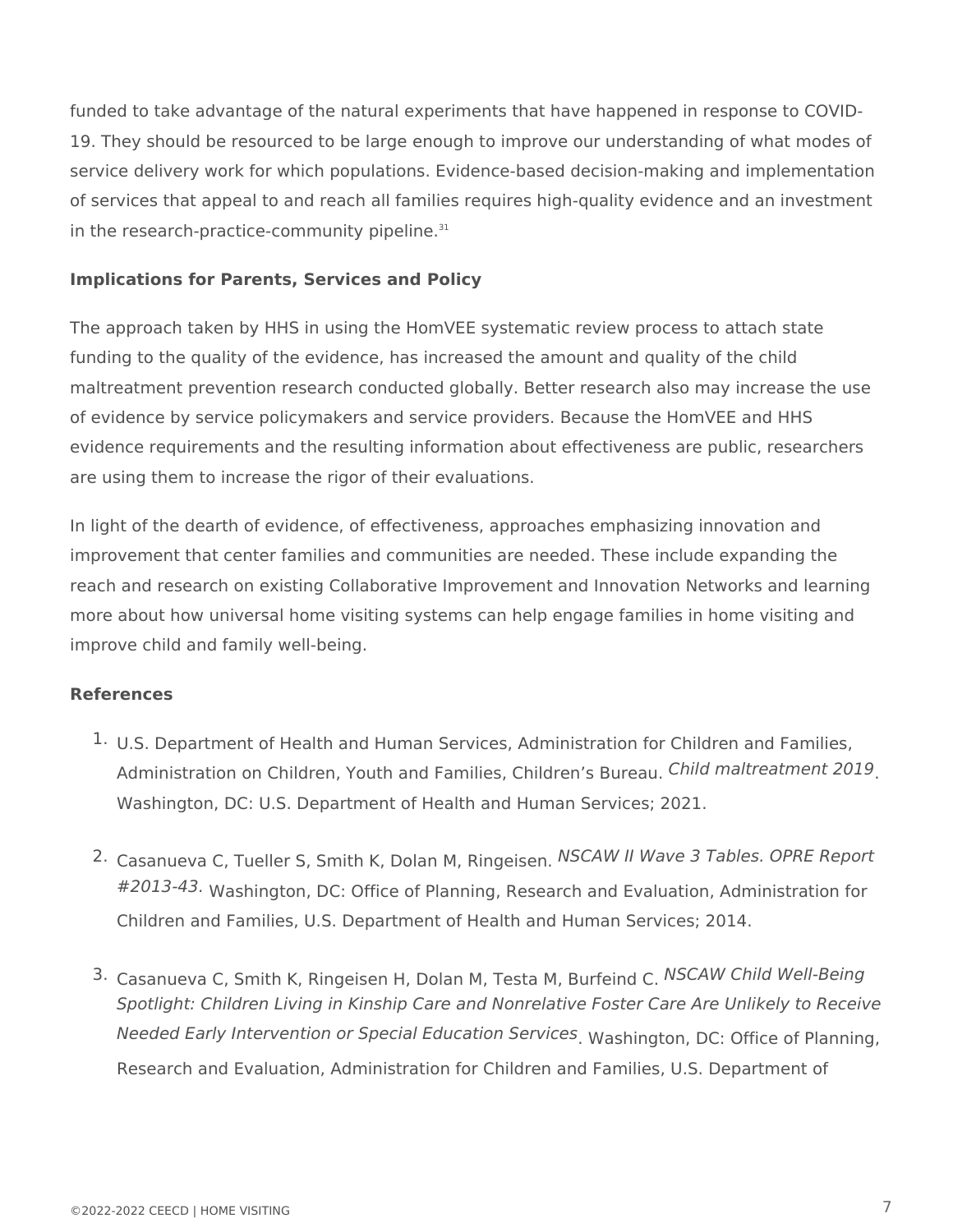Health and Human Services; 2020.

- 4. Casanueva C, Dolan M, Smith KR. Disconnected youth involved in child welfare. Washington, DC: Office of Planning, Research and Evaluation, Administration for Children and Families, U.S. Department of Health and Human Services; 2014.
- 5. Peterson C, Florence C, Klevens J. The economic burden of child maltreatment in the United States. *Child Abuse & Neglect* 2018;86:178-183.
- 6. Paulsell D, Avellar S, Sama Miller E, Del Grosso P. *Home Visiting Evidence of Effectiveness:* Executive summary. Princeton, NJ: Mathematica Policy Research; 2011.
- <sup>7.</sup> U.S. Department of Health and Human Services, Administration for Children and Families, Office of Planning, Research and Evaluation. *Early childhood home visiting models:* Reviewing evidence of effectiveness. Washington, DC: Office of Planning, Research and Evaluation; 2021.
- 8. Supplee L, Paulsell D, Avellar S. What works in home visiting programs? In: Nelson K, Scheitzer D, eds. What Works in Child Welfare, Washington, DC: Child Welfare League of America Press 2012;39-61.
- 9. Gomby DS. *Home visitation in 2005: Outcomes for children and parents. Invest in kids* working paper no. 7. Washington, DC: Committee on Economic Development; 2005.
- $10.$  Sweet MA, Applebaum MI. Is home visiting an effective strategy? A meta-analytic review of home visiting programs for families with young children. Child Development 2004;75: 1435-1456.
- $11.$  Howard KS, Brooks-Gunn J. The role of home-visiting programs in preventing child abuse and neglect. *The Future of Children* 2009;19:119-146.
- 12. Sama-Miller E, Lugo-Gil J, Harding J, Akers L, Coughlin R. *Home visiting evidence of* standards, Version 2.1. Washington, DC: Office of Planning, Research, and Evaluation, *effectiveness (HomVEE) systematic review: Handbook of procedures and evidence*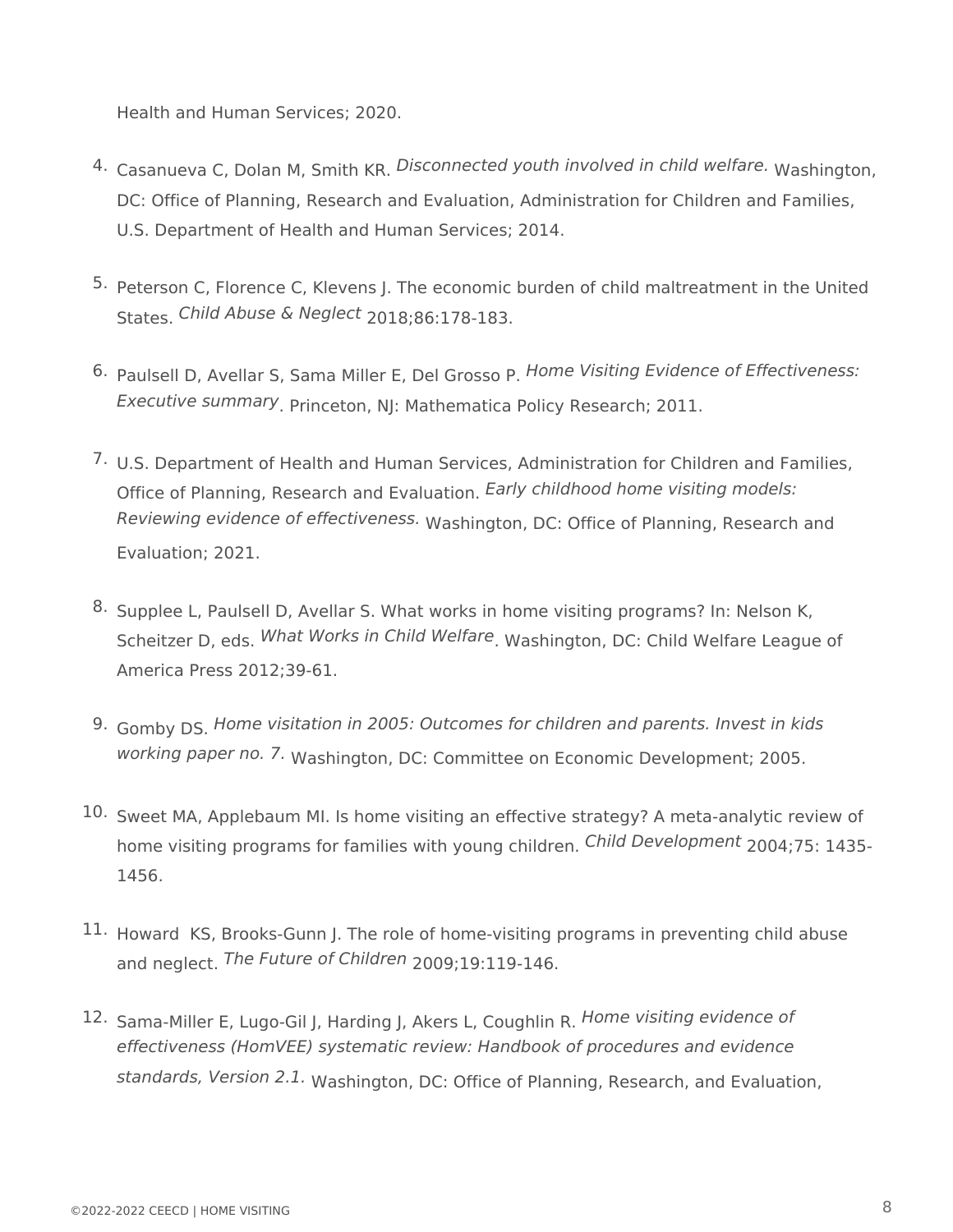Administration for Children and Families, U.S. Department of Health an 2021.

- $13 \cdot$ Michalopoulos C, Faucetta K, Hill CJ, Portilla XA, Burrell L, Lee H, Dug on family outcomes of evidence-based early childhood home visiting: Results from the set of  $\mathbb R$ mother and infant home visiting program evaluation. Washington, DC: O Research, and Evaluation, Administration for Children and Families, U. Health and Human Services; 2019.
- 14. Home Visiting Evidence of Effectiveness. Reductions in child maltreatm [https://homvee.acf.hhs.gov/outcomes/reductions%20in%20child%20](https://homvee.acf.hhs.gov/outcomes/reductions in child maltreatment/In brief)maltr . Accessed January 28, 2022.
- 15.Olds DL, Eckenrode J, Henderson CR, Kitzman H, Powers J, Cole R, Sic LM, Luckey D. Long-term effects of home visitation on maternal life cou and neglect. Fifteen-year follow-up of a randomized trial. 1997;278(8):637-643. JAMA
- 16.Eckenrode J, Zielinski D, Smith E, Marcynyszyn LA, Henderson CR, Kitz J, Olds DL. Child maltreatment and the early onset of problem behavior nurse home visitation brea  $R$  q K & I pin m ont and Psychop & b to q I o q 3 -890.
- 17.Green BL, Sanders MB, Tarte J. Using administrative data to evaluate t Healthy Families Oregon home visiting program: 2 year impacts on child service utiliz  $x_1$ hb $x_2$ ren and Youth Service & 1 Revisew 7 - 86.
- 18. Fergusson DM, Horwood LJ, Grant FHP, Ryi & d& Ft EPM aluation Chop Ps Pt Ethurch, NZ: Early Start Project Ltd. 2005.
- <sup>19.</sup>Olds DL, Henderson Jr CR, Chamberlin R, Tatelbaum R. Preventing chil randomized trial of nurse hom $\epsilon$ <sup>0</sup> $\sqrt{$   $\frac{1}{2}$
- 20.Olds DL, Henderson CR, Kitzman H. Does prenatal and infancy nurse ho enduring effects on qualities of parental caregiving and child health at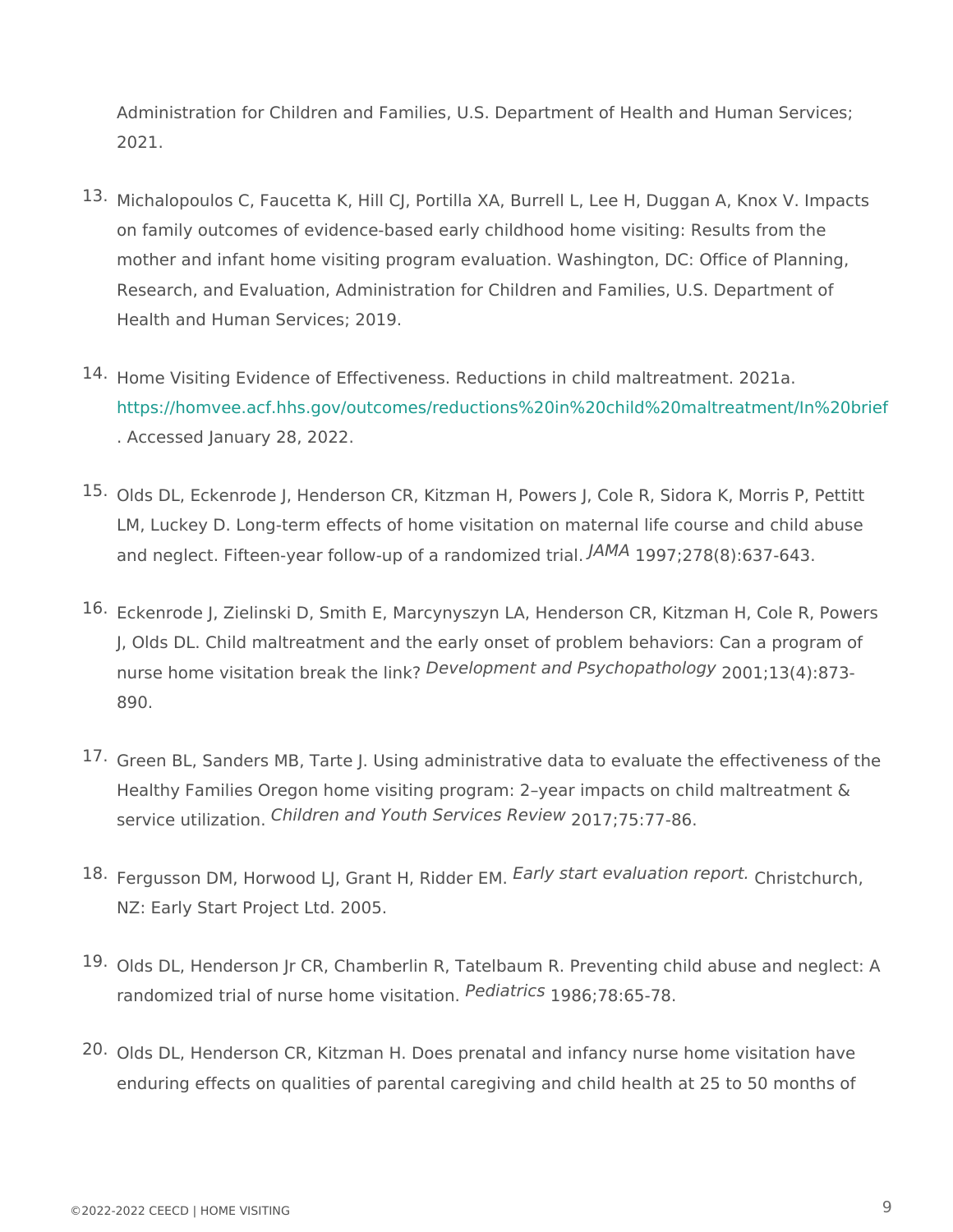$l$ ife $P$ ediatri $P$ §94:93(1):89-98.

- 21.Duggan A, McFarlane E, Fuddy L, Burrell L, Higman SM, Windham A, Sia of a statewide home visiting program: Impact in preventing  $G_h$ hild abuse Abuse &  $Neg\frac{1}{2}\Theta Qd_4$ ; 28(6): 597 - 622.
- 22.Duggan A, Caldera D, Rodriguez K, Burrell L, Rohde C, Crowne SS. Imp home visiting program to prevent  $C$ hild  $A$ buse & Negle $\mathcal{F}$ <sup>t</sup>31(8):801-827.
- 23.DuMont K, Mitchell-Herzfeld S, Greene R, Lee E, Lowenfels A, Rodrigue Healthy Families New York (HFNY) randomized trial: Effects on early ch  $Child$  Abuse & Neglegs:  $32(3):295-315$ .
- 24.DuMont K, Kirkland K, Mitchell-Herzfeld S, Ehrhard-Dietzel S, Rodrigue Greene R randomized trial of Healthy Families New York (HFNY): Does h prevent child maltreat presistelaer, NY: New York State Office of Children Services and Albany, NY: University of Albany, State University of New
- 25.Silovsky JF, Bard D, Chaffin M, Hecht D, Burris L, Owora A, Beasley L, Prevention of child maltreatment in high-risk rural families: A randomiz child welfare out Combes en and Youth Service & 1 Rey Bq W : 1435-1444.
- 26. Home Visiting Evidence of Effectiveness. Positive parenting practices. [https://homvee.acf.hhs.gov/outcomes/Positive%20Parenting%](https://homvee.acf.hhs.gov/outcomes/Positive Parenting Practices/In Brief)20Practice Accessed January 28, 2022.
- 27 Del Grosso P, Kleinman R, Esposito AM, Sama Mastens Engptagleavid pnce of Washington, DC: Office of Planning, Research and Evaluation, Administ and Families, U.S. Department of Health and Human Services; 2011. effectiveness of home visiting program models implemented in tribal co
- 28 Coughlin R, Argueta I, Mraz Esposito AS SSE and the research on early effectivene W<sub>ashington, DC: Office of Planning, Research and Evaluation</sub> childhood home visiting models implemented with tribal populations Par